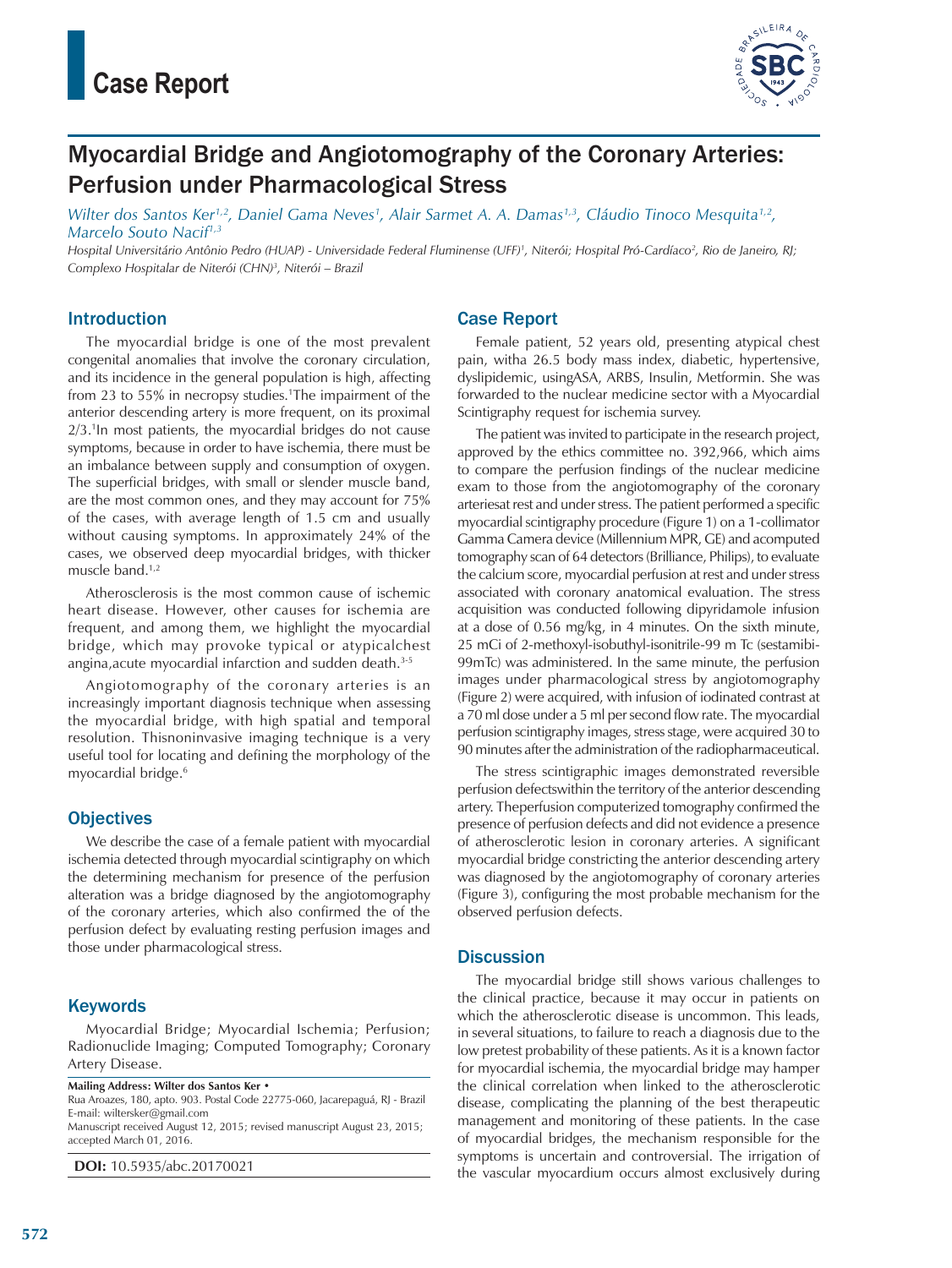## **Case Report**



**Figure 1 –** *Myocardial scintigraphy with 2-methoxy isobutyl isonitrile -99mTc (sestamibi-99mTc) using protocol (rest-stress), with a 25 mCi dosein each step. The scintigraphic images reveal hypoperfusion in anteroapical and lateral-apical segments of the left ventricle in the post-stress images, with complete improvement of the uptake in relation to the rest images.*



**Figure 2 –** *64-channel Cardiac Computed Tomography, effort and rest stage, reveals perfusion defect in the anteroapical and lateral-apical segments of the left ventricle in the post-stress images with normal perfusion in rest.*



**Figure 3 –** *Myocardial CT angiography showing presence of a 34.3 mm myocardial bridge, in the projection of the anterior descending artery, responsible for the area of perfusion defect in the anteroapical and lateral-apical segments of the left ventricle, described in the myocardial scintigraphy and computed tomography.*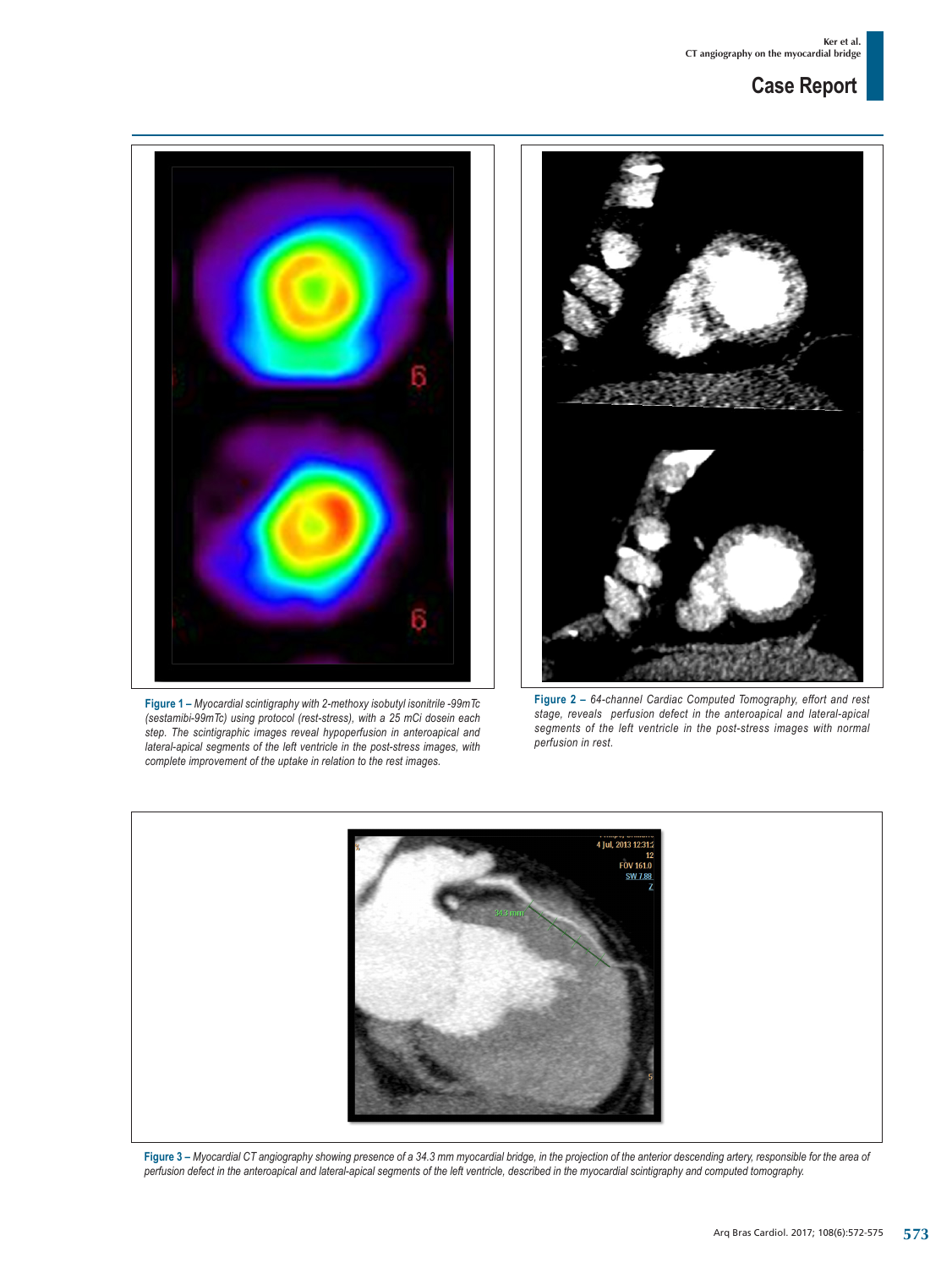## **Case Report**

diastoles, and the bridge reduces the light of the artery, in most cases, only during systoles. As such, it is not easy to explain the physiopathology of myocardial ischemia.7

Among the various hypothesis, we may mention the distortion of the intramyocardial artery during systoles, provoking myocardial ischemia. The presence of symptoms only in individuals whose myocardial bridges are long and deep is favorable to this hypothesis. This mechanism could be aggravated when the oxygen consumption by the myocardium increased. The appearance of coronary spasm in the anterior descending artery in its intramyocardium path after intracoronary injection of acetylcholine appears to be another hypothesis, suggesting endothelial dysfunction located in that segment. This seems to be the reason for the symptoms to appear only in the fourth or fifth decade of live, a time on which alterations to the vascular tonus occur.<sup>8,9</sup>Theendothelial injury is also implied in the formation of thrombi at the proximal region of the coronary bridge.10

The diagnosis through clinical examination is difficult precisely because the symptoms are virtually identical to those of the atherosclerotic artery disease. Functional studies validating the effect of the myocardial bridge on the myocardial blood flow demonstrate that its restriction occurs both during the systoles as well as in diastoles, and that there is a link between reversible myocardial ischemia shown by scintigraphy or by the positron emission tomography.11Thevasodilator pharmacological stress may not be linked to ischemia because there is no increase in the coronary contractility and subsequent systolic compression.11The angiotomography (angio-CT) of the coronaries is an exam that allows viewing the cardiac anatomy, especially that of the coronary arteries, in addition to analyzing the vessel walls, the presence of plaques and the diameter and course of the arteries. Barros and collaborators demonstrated that angio-CT is highly accurate in the morphological evaluation of the myocardial bridge, allowing a noninvasive approach of its localization, length and depth, as well as of the presence of associated atherosclerosis.12The association of the coronary angio-CT with the functional study of the myocardial perfusion under stress with dipyridamole allows for a better definition of the physiological and clinical significance of this condition, as observedin the present case, where there is functional significance.<sup>12</sup>

## **References**

- 1. Ferreira AG Jr, Trotter SE, König B Jr,Décourt LV,Fox K,Olsen EG. Myocardial bridges: morphological and functional aspects. Br Heart J. 1991;66:364-7.
- 2. Waller BF, Catellier MJ, Clark MA, Hawley DA, Pless JE. Cardiac pathology in 2007 consecutive foresinc autopsies.ClinCardiol. 1992;15(10):760-5.
- 3. Morales AR, Romanelli R, Boucek RJ. The mural left anterior descending coronary artery, strenuous exercise and sudden death. Circulation. 1980;62(2):230-7.

In most cases of myocardial bridge, the prognostic is good, after the start of medication use, but there are reports of sudden death in in young people when exercising. The drug treatment is able to control the symptoms in the vast majority of cases, using beta-blockers and antagonists of calcium channels, providing better filling of the diseased coronary during diastoles, reducing the heart rate at rest and during efforts. Nitrates may aggravate the anginal symptoms and the ischemia when used in patients with myocardial bridge, because this drug promotes the reduction of the venous return and blood pressure with consequent adrenergic stimulation, increasing the systolic constriction of the myocardial band on the coronary artery. Currently, the drug treatment is the preferential for the myocardial bridges, because, in proper doses, it may control the angina episodes in most of the patients.<sup>12,13</sup>

We believe that the angiotomography of the coronary arteries, when used with protocol at rest and under pharmacological stress, may gather useful information for handling the patient withprecordial pain without significant obstructive coronary disease, be it diagnosed by catheterization or any other method of characterization of ischemia, as demonstrated by scintigraphy in the instant case.

## Author contributions

Conception and design of the research, Acquisition of data and Analysis and interpretation of the data: Ker WS, Neves DG, Damas ASAA, Mesquita CT, NacifMS; Statistical analysis, Writing of the manuscript and Critical revision of the manuscript for intellectual content: Ker WS, Mesquita CT, NacifMS.

### **Potential Conflict of Interest**

No potential conflict of interest relevant to this article was reported.

#### **Sources of Funding**

There were no external funding sources for this study.

#### **Study Association**

This article is part of the thesis of master submitted by Wilter dos Santos Ker, from Universidade Federal Fluminense.

- 4. Vasan RS, Bahl VK, Rajani M. Myocardial infarction associated with a myocardial bridge. Int J Cardiol. 1989;25(2):240-1.
- 5. Bestetti RB, Costa RS, Zucolotto S, Oliveira JS. Fatal outcome associated with autopsy proven myocardial bridging of the left anterior descending coronary artery. Eur Heart J. 1989;10(6):573-6.
- 6. Barros M, Rabelo DR, Garretto LS, De Paula MM, Carvalho MO, Alves MR, et al. Evaluationofmyocardialbridgingbycoronarycomputedtomography. Rev Bras Ecocardiogrimagemcardiovasc. 2013;26(1):8-15.